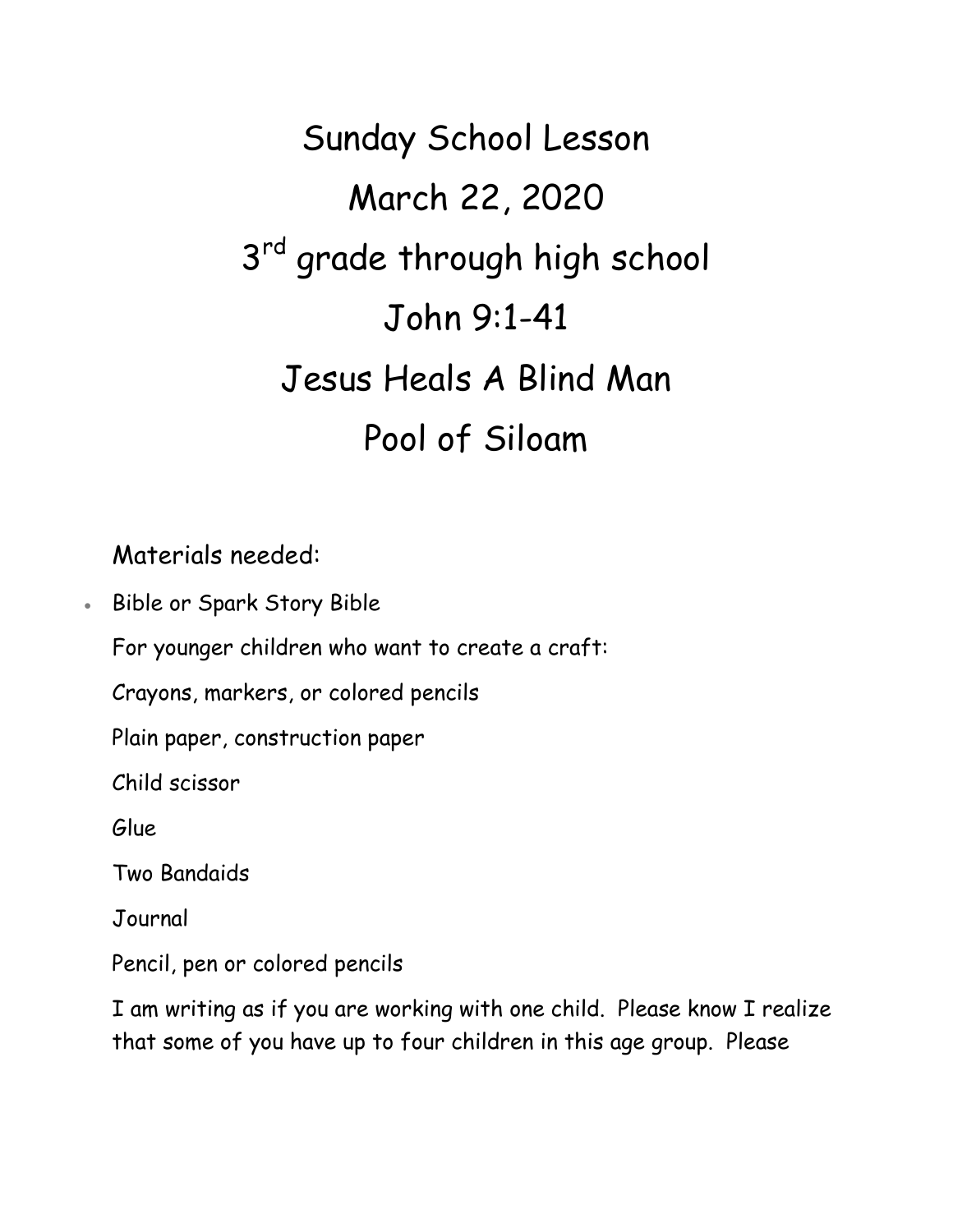modify the language for your situation: one, two, three or four children.

- 1. Discuss with your child what it means to not be able to see with his/her eyes – to be blind. Ask your child to close her/his eyes and to think of his/her favorite things. You do the same thing. Tell each other what you "see." Thank God together for all of your collective favorite things. Draw familiar things with your eyes closed. Examples: sunshine, tree, rainbow, smiley face, flower, etc. Discuss how it felt not to be able to see what is being drawn.
- 2. Discuss the two kinds of seeing: seeing with your eyes and understanding things in your mind ( as when people say, "I see what you mean.")
- 3. Read the story with your child of Jesus healing the blind man found in John 9:1-41. Read silently or aloud taking turns reading the verses. Younger children may enjoy reading the story in the Spark Story Bible found on page 432.
- 4. Talk with the children about the religious leaders (Pharisees) who could not see God's work that Jesus was doing when he healed the blind man, because Jesus healed the man on a holy day when no work was supposed to be done The Pharisees focused on the rule that they believed Jesus was breaking.
- 5. This is why at the end of the story, Jesus has to tell the leaders that even though they can see things with their eyes, they cannot see the things that God is doing right in front of them. In other words, even though the Pharisees can see -- they are also blind.
- 6. .Focus with your child/children on how the man who was healed came to believe in Jesus. In the same way that Jesus helped the blind man to see with his eyes and his heart, Jesus helps us "see" (understand and know) God. When we see God better, we will also